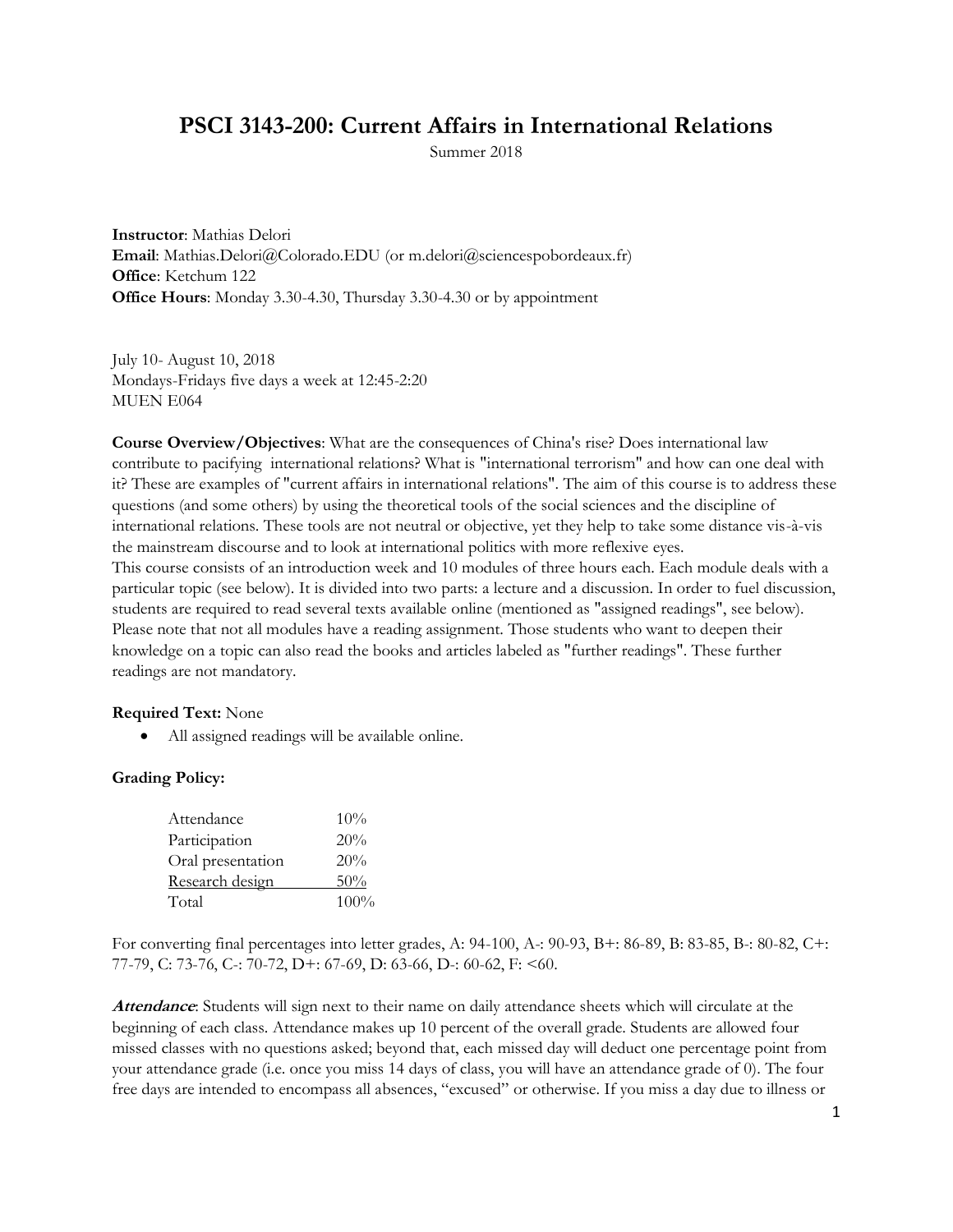unforeseen circumstances, feel free to send me an email if you wish, but I do not require (or want) documentation to attempt to excuse the absence.

**Participation:** Students will receive a participation score that counts for 20 percent of their overall grade in the class. This grade will come in part from routine engagement with colleagues and course materials during the semester, and in part from contribution to casual in-class debates. Reading assignments should be completed before the class for which they are assigned; as an upper-division class, this course will require readings of some peer-reviewed scientific articles. While you may not understand all of the texts, you should make your best effort to understand the arguments put forth and the broader debates in which they are situated. If you need help with effective reading strategies for academic writing, please do not hesitate to ask.

**Oral presentations:** Each student will make one or two oral presentation. If a student chooses to make two presentations I will drop his/her worse grade and keep the best. Students may choose to: 1/ present on "X's foreign policy during the last decade" (X being a country of their choice) 2/ present a regional organization chosen in the following list: Asia-Pacific Economic Cooperation; Commonwealth of Nations; South Asian Association for Regional Cooperation; Organization for Security and Co-operation in Europe; African Union; European Economic Area; North American Free Trade Agreement; Arab League; Association of Southeast Asian Nations; Organization of the Petroleum Exporting Countries; Mercosur.

Each presentation will last between 9 and 10 minutes. Students are free to focus on any aspect they deem particularly relevant.

**Research design**: In lieu of a final exam, students will complete a research design – think of this as the "front half" (i.e. everything before data, testing, and analysis of results) of an academic research paper, worth 50 percent of the overall grade. This will be due both electronically via email on the last day of class, Friday, August 10. Students will develop an original research question, motivated by relevance to broader debates in international relations, and propose a theory and hypotheses that could answer this question. The research design should also propose possible sources of evidence and tests for these hypotheses, but will not be graded on methodological rigor. All late work will be penalized by one letter grade for every day it is late. The research design should be approximately 10 page long, single-spaced, in Times New Roman 12pt or comparable font, with standard margins.

**Note:** This class will cover sensitive and controversial topics, including (but not limited to) refugee crises, foreign policy debates, and terrorism. We will watch documentaries that may be graphic in parts. The goal of covering such subjects is to prompt thoughtful, informed, and respectful dialogue, and as such, I encourage students to participate even when it challenges them personally. However, I cannot make you do so; feel free to talk to me if you have any concerns about the topics we will cover or the ways in which we will address them.

#### **Class Schedule:**

## **Tuesday, 7/10: Syllabus day and introduction to the class**

No assigned reading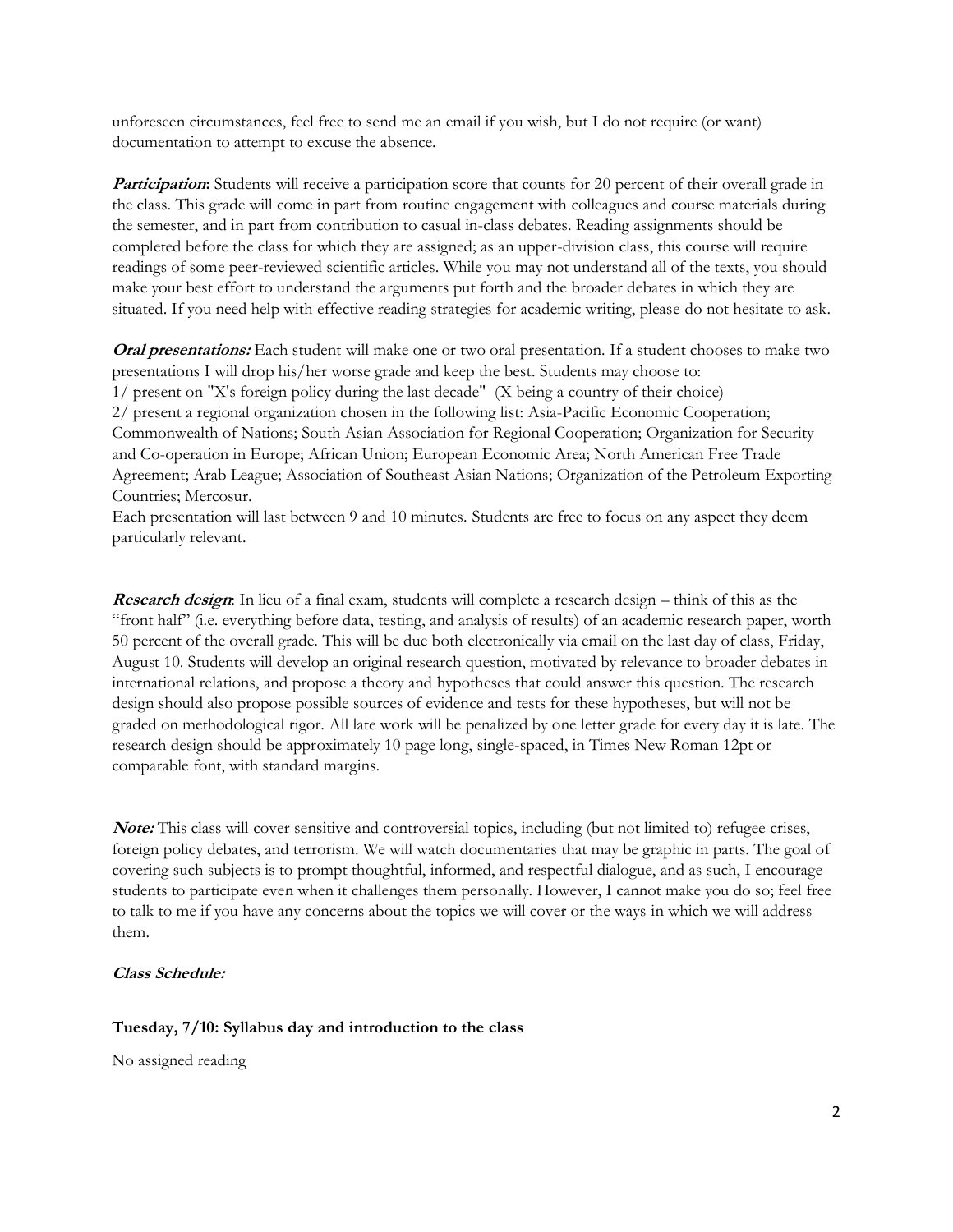#### **Wednesday, 7/11, Thursday, 7/12 and Friday, 7/13: The main theories of international relations**

Assigned reading: "Introduction" in: Burchill, S., Linklater, A., & Devetak, R. (2013). Theories of International Relations: Palgrave. (text1)

Further readings:

- − Burchill, S., Linklater, A., & Devetak, R. (2013). Theories of International Relations: Palgrave.
- − Light, M., & Groom, A. J. R. (2016). International Relations. A Handbook of Current Theory: Bloomsbury Academic.

#### **Monday, 7/16 and Tuesday 7/17: The North Atlantic Treaty Organization: alliance or community?**

No assigned reading

Further readings

- − Adler (Emmanuel) & Barnett (Michael) (eds.), Security Communities, Cambridge, Cambridge UP, 1998.
- − Risse-Kappen (Thomas), Cooperation Among Democracies: The European Influence on U.S. Foreign Policy, Princeton, Princeton UP, 1995.
- − Walt (Stephen), The Origins of Alliances, Ithaca, Cornell UP, 1987.

#### **Wednesday, 7/18 and Thursday, 7/19: Towards a revival of the Cold War?**

Assigned reading: Mearsheimer, J. Don't arm Ukraine! The New York Times, February 8, 2015 (text2)

Further readings

- − Donaldson (Robert) et al., The Foreign Policy of Russia: Changing Systems, Enduring Interests, London, Routledge, 2014, 5<sup>th</sup> edition.
- − Debs (Alexandre) & Monteiro (Nuno), Nuclear Politics: The Strategic Causes of Proliferation, Cambridge, Cambridge UP, 2017.

## **Friday, 7/20 and Monday, 7/23: A new American Empire?**

No assigned reading

Further readings

- − Panitch, L. 2014. Rethinking marxism and imperialism for the twenty-first century. New Labor Forum 23(2): 22–28.
- − Said, E. 1993. Culture and imperialism.
- − Shilliam, R. 2010. International relations and non-western thought: Imperialism, colonialism and investigations of global modernity. London: Routledge.

## **Tuesday, 7/24 and Wednesday 7/25: The United Nations: towards a democratic international society?**

Assigned reading: Xercavins Valls, J. (2005). The United Nations: reform or reform! Catalan International View. (text3)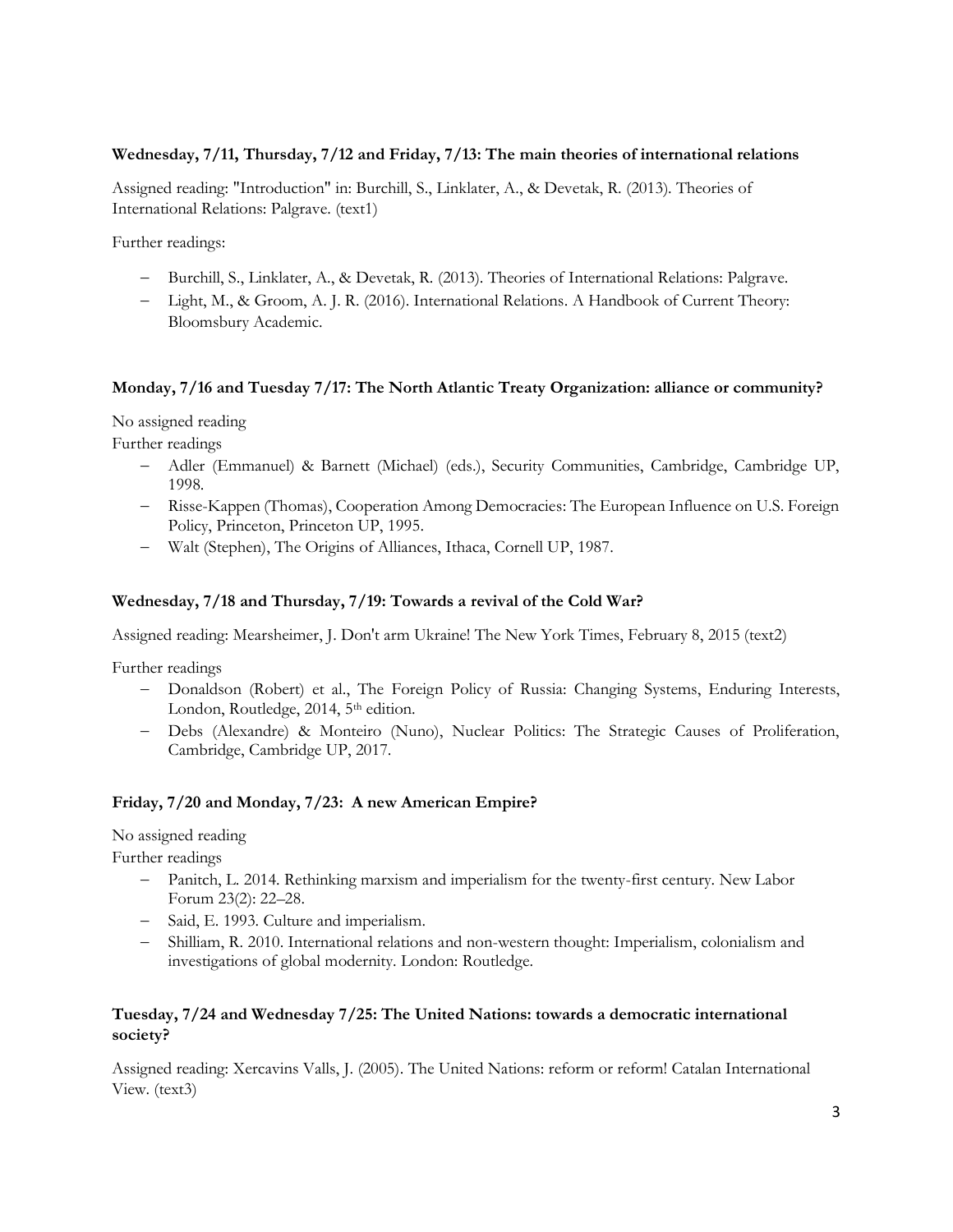Further readings

- − Byers (Michael) & Nolte (Georg) (eds.), US Hegemony and the Foundations of International Law, Cambridge, Cambridge UP, 2003.
- − Simpson (Gerry), Great Powers and Outlaw States: Unequal Sovereigns in the International Legal Order, Cambridge, Cambridge UP, 2004.
- − Thakur (Ramesh), The United Nations, Peace, and Security: From Collective Security to the Responsibility to Protect, Cambridge, Cambridge UP, 2016, 2nd edition.

# **Thursday, 7/26 and Friday 7/27: The "humanitarian wars": international police operations or neocolonial practices?**

Assigned reading: Howorth, J. (2013). Humanitarian intervention and post-conflict reconstruction in the post-Cold War era: a provisional balance-sheet. Cambridge Review of International Affairs, 26-2, 288–309.  $(text4)$ 

Further readings

- − Bellamy, Alex J. 2011. Global politics and the responsibility to protect: from words to deeds. Abingdon: Routledge.
- − Orford, Anne. International Authority and Responsibility to Protect. Cambridge University Press. 2011
- − Weizman, E. 2012. The least of all possible evils: Humanitarian violence from arendt to gaza. London: Verso.

# **Monday, 7/30 and Tuesday, 7/31: A new Western way of war?**

No assigned reading

Further readings

- − Delori, M. (2017/2018). Humanitarian violence. How French airmen kill or let die in order to make live. Critical Military Studies, published online December, 19, 2017.
- − Dillon, M. and J. Reid. 2009. The liberal way of war: Killing to make life live. London and New York: Routledge.
- − Shaw, M. 2006. The new western way of war: Risk transfer and its crisis in iraq. Cambridge: Polity Press.

# **Wednesday, 8/1 and Thursday, 8/2: Exporting Democracy? From Germany to Iraq**

Assigned reading: Mearsheimer, J. J. (2010). Imperial by Design. The National Interest, (January/February), 16-34 (text5)

Further readings

- − Brown (Michael) et al. (ed.), Debating the Democratic Peace, Cambridge, Harvard UP, 1996.
- − Caverley (Jonathan), Democratic Militarism: Voting, Wealth, and War, Cambridge, Cambridge UP, 2014.
- − Geis (Anna), Brock (Lothar) & Müller (Harald) (eds.), Democratic Wars: Looking at the Dark Side of the Democratic Peace, Basingstoke, Palgrave McMillan, 2006.

## **Friday, 8/3 and Monday, 8/6: Humanitarian activism: a good deed or a lesser evil?**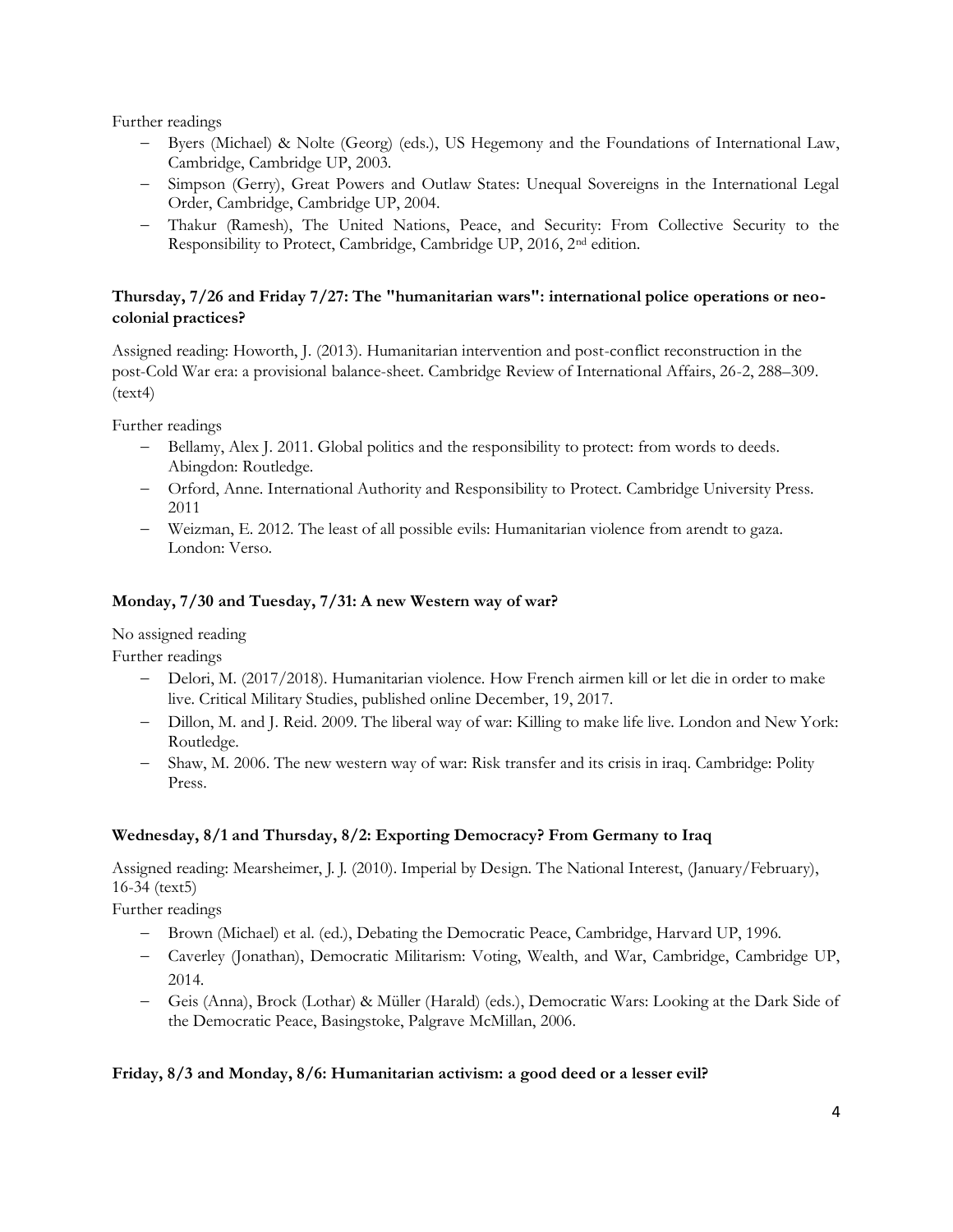No assigned reading

Further readings

- − Agier, M. 2011. Managing the undesirables: Refugee camps and humanitarian government. Cambridge: Polity Press.
- − Fassin, D. 2011. Humanitarian reason: A moral history of the present: University of California Press.
- − Mcfalls, L. 2010. Benevolent dictatorship: The formal logic of humanitarian government. In Contemporary states of emergency, eds Mcfalls, L, Fassin, D and Pandolfi, M. New York: 2010.

## **Tuesday, 8/7 and Wednesday 8/8: "Terrorism" and the "war against terrorism"**

Assigned reading: Mearsheimer, J. Afghanistan: No more the good war, December 5, 2009. Newsweek. (text6)

Further reading

- − Pape (Robert), Dying to Win: The Strategic Logic of Suicide Terrorism, New York, Random House, 2005.
- − Rapoport (David), "The Four Waves of Modern Terrorism", in A. Cronin & J. Ludes (eds.), Attacking Terrorism: Elements of a Grand Strategy, Washington, Georgetown University Press, 2004, pp. 46– 73.
- − Schmid (Alex) (ed.), The Routledge Handbook of Terrorism Research, London, Routledge, 2013.

## **Thurdsay, 8/9 and Friday 8/10: The (in)securitization of migrations**

No assigned reading

Further readings

- Andreas Peter, Border Games : Policing the US-Mexico Divide, Ithaca, New York, Cornell University Press, 2009
- Doty Roxanne L., The Law into their own hands, Immigration and the Politics of Exceptionalism, Tucson, The University of Arizona Press, 2009.
- Maril Robert Lee, The fence, National security, public safety and Illegal Immigration along the U.S.-Mexico Border, Lubbock (Texas), Texas Tech University Press, 2011.

## **University Policies:**

**Academic Honesty:** All students of the University of Colorado at Boulder are responsible for knowing and adhering to the academic integrity policy of this institution. Violations of this policy may include: cheating, plagiarism, aid of academic dishonesty, fabrication, lying, bribery, and threatening behavior. All incidents of academic misconduct shall be reported to the Honor Code Council (honor@colorado.edu; 303-735-2273). Students who are found to be in violation of the academic integrity policy will be subject to both academic sanctions from the faculty member and non-academic sanctions (including but not limited to university probation, suspension, or expulsion). Additional information regarding the Honor Code policy can be found online and at the Honor Code Office.

**Disabilities:** If you qualify for accommodations because of a disability, please submit to your professor a letter from Disability Services in a timely manner (for exam accommodations provide your letter at least one week prior to the exam) so that your needs can be addressed. Disability Services determines accommodations based on documented disabilities. Contact Disability Services at 303-492-8671 or by e-mail at